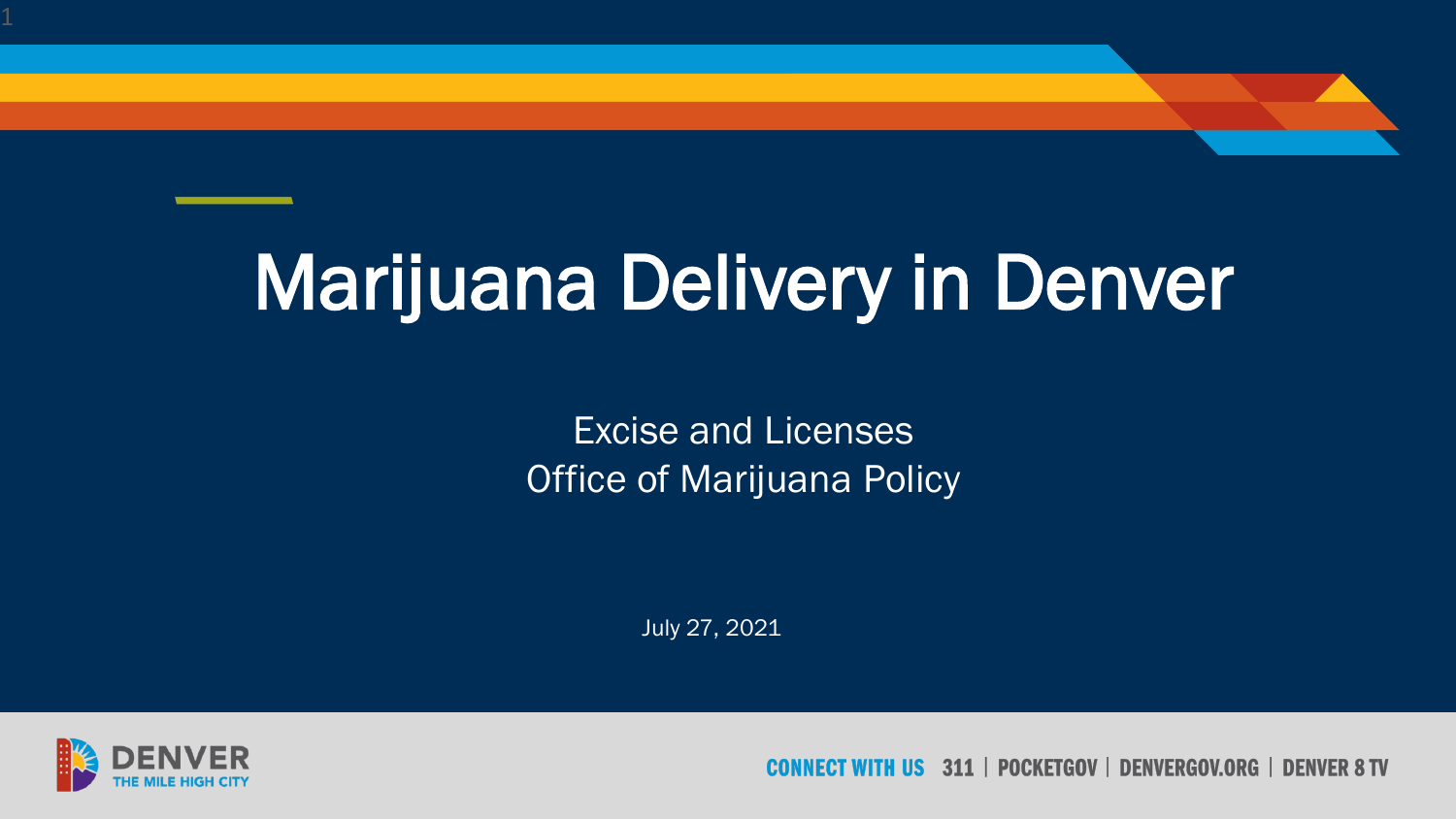#### Who can deliver marijuana to patients and consumers?



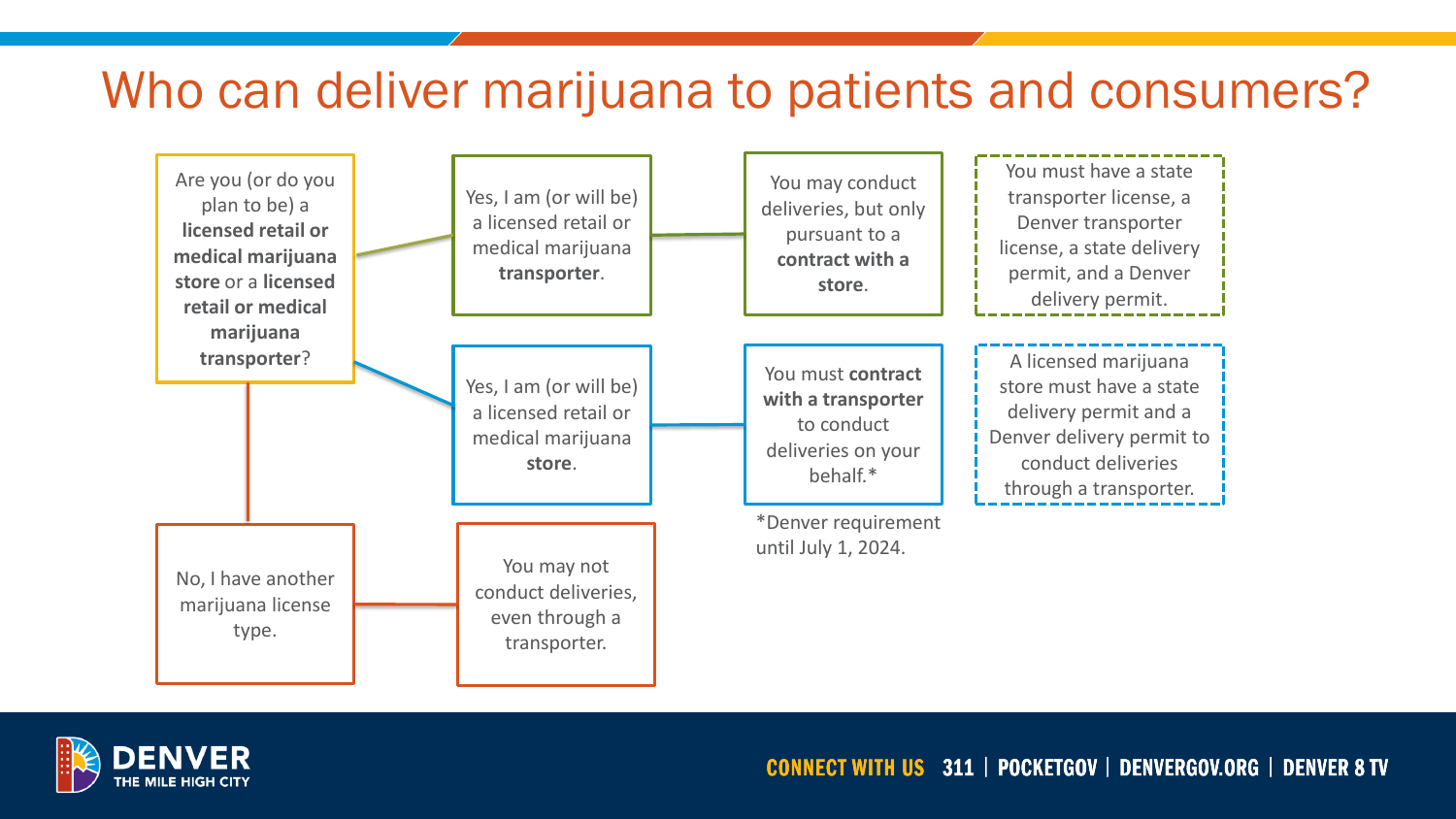### Where can marijuana be delivered?

#### Marijuana CAN be delivered to…

- A private residence in Denver, which includes, but is not limited to, a private premises where a person lives such as a private dwelling, place of habitation, a house, a multi-dwelling unit for residential occupants, or an apartment unit
- A private residence in any other Colorado jurisdiction that affirmatively allows marijuana delivery

#### Marijuana CANNOT be delivered to…

- Any premises located at a school, institution of higher education, public property, commercial property such as offices or retail space, or a drug or alcohol treatment facility
- Any jurisdiction that does not affirmatively allow marijuana delivery
- A consumer or private residence where the licensee knows or reasonably should know that the consumer or private residence has already received a delivery during that same business day

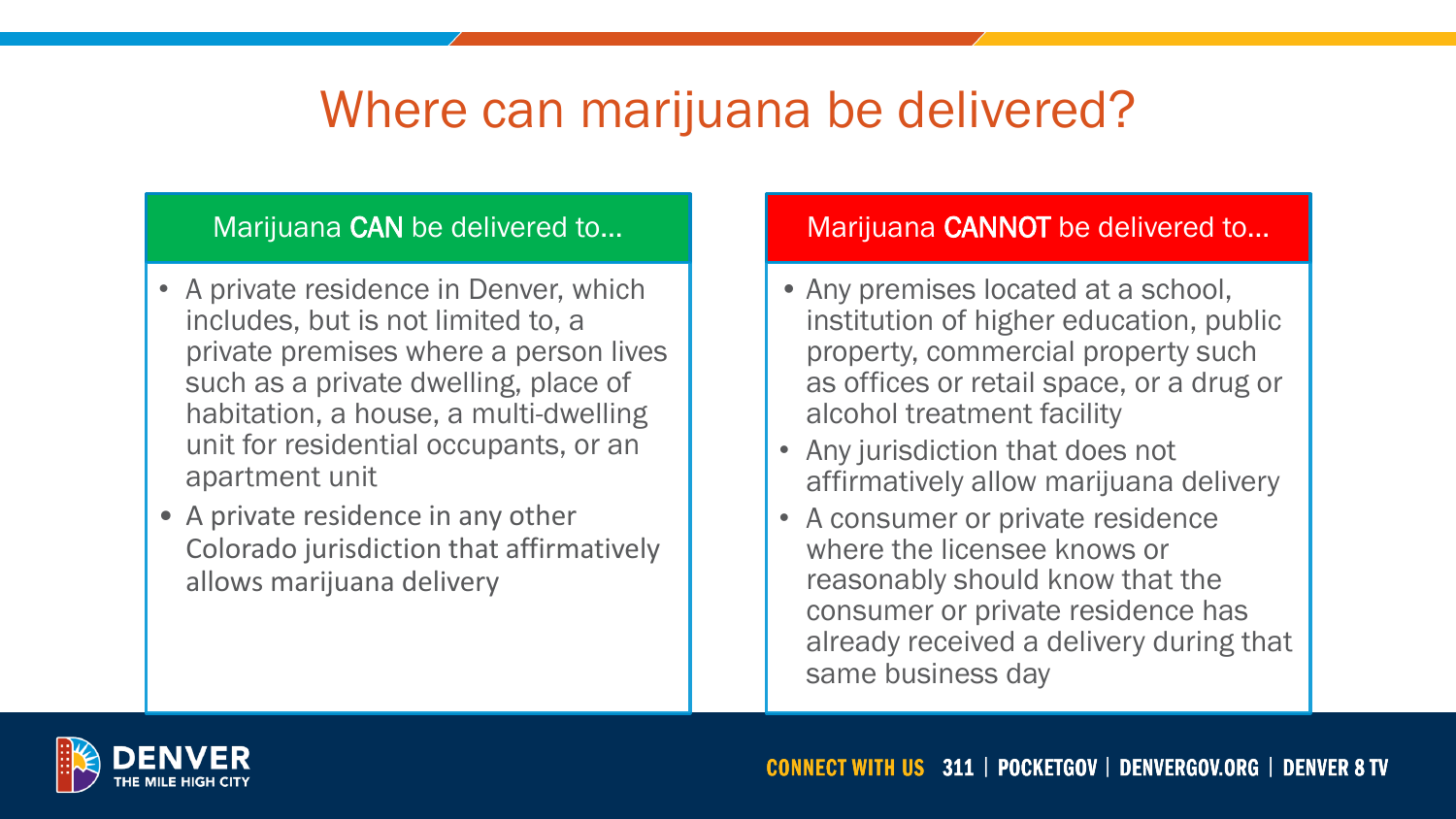### Where can marijuana be delivered?



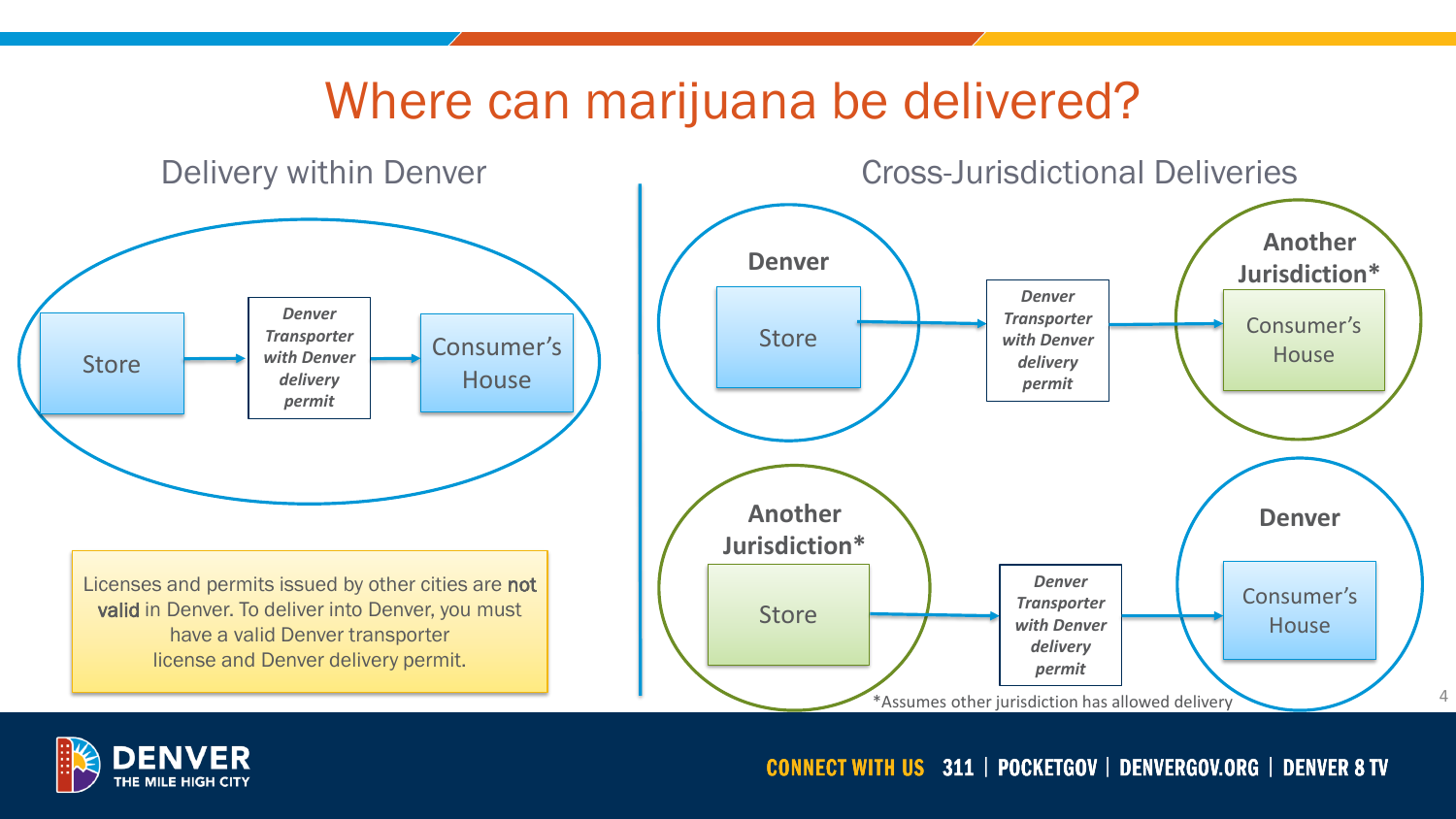### Does a transporter need a licensed premises?

A transporter is not required to maintain a licensed premises in Denver. If you don't have a licensed premises anywhere, you only need one state transporter license.

However, state rules require a transporter to maintain a licensed premises if it:

- Temporarily stores any marijuana, or
- Modifies any information in the inventory tracking system-generated transport manifest.

In Denver, a transporter's licensed premises or associated off-premises storage facility may only be located in certain zone districts. Within these zone districts, the premises must be at least 500 feet from a residential zone district.

| <b>Denver Zoning Code Allowed Locations</b> |                |                    |  |  |
|---------------------------------------------|----------------|--------------------|--|--|
| D-AS*                                       | <b>LA*</b>     | M-GMX <sup>*</sup> |  |  |
| D-C*                                        | ŀB*            | M-IMX-12*          |  |  |
| D-CV*                                       | $HMX-3*$       | <b>M-IMX-5*</b>    |  |  |
| <b>D-GT*</b>                                | <b>I-MX-5*</b> | M-IMX-8*           |  |  |
| D-LD*                                       | $HMX-8*$       |                    |  |  |
| <b>D-TD*</b>                                |                |                    |  |  |

| <b>Former Chapter 59 Zoning Code Allowed Locations</b> |                |       |         |  |  |
|--------------------------------------------------------|----------------|-------|---------|--|--|
| <b>B-4</b>                                             | $B-8$          | $L1*$ | C-MU-30 |  |  |
| B-5                                                    | <b>B-8-A**</b> | $L2*$ |         |  |  |
| <b>B-5-T</b>                                           | <b>B-8-G**</b> |       |         |  |  |
| B-7                                                    |                |       |         |  |  |

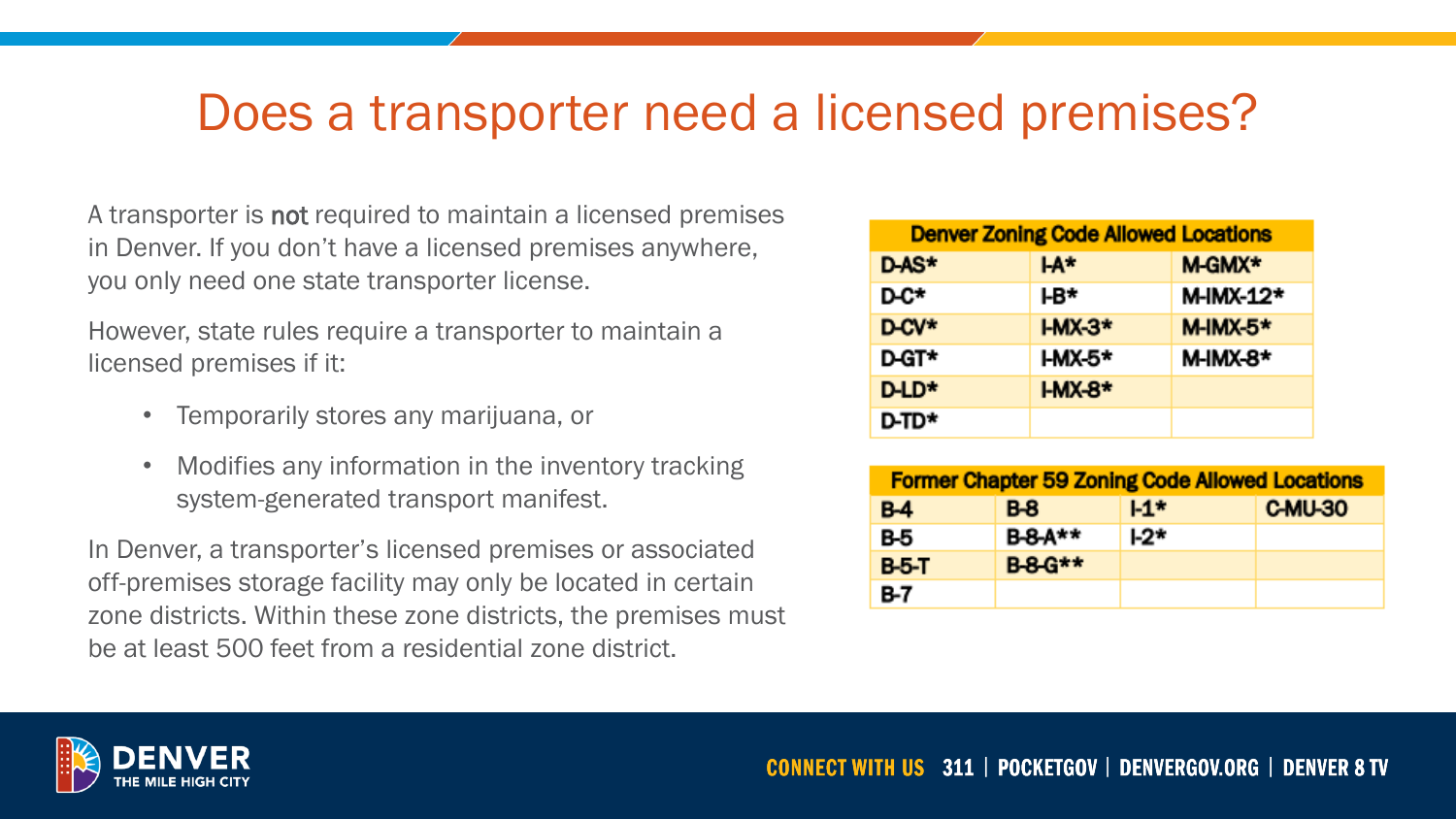### Operating Requirements

Responsible Vendor Training Stores and transporters must obtain a responsible vendor designation prior to conducting their first delivery. • View the Marijuana Enforcement Division's [list of approved responsible vendor program providers.](https://sbg.colorado.gov/med-approved-responsible-vendor-program-providers)

Hours of Operation  $8:00$  a.m.  $-12:00$  a.m.

• Stores may accept orders 24 hours a day but may only send orders out for delivery between 8:00 a.m. - 12:00 a.m.

Delivery Orders **A** medical marijuana or retail marijuana store may accept orders for delivery.

• Transporters may not accept orders for delivery.

Payment A medical marijuana or retail marijuana store may accept payment for delivery.

• Any legal method of payment is acceptable, including but not limited to gift card pre-payments, payment on delivery, pre-payment accounts established with the store, or online payment. Payment with an Electronic Benefits Transfer (EBT) Services Card is not permitted.

Age Requirements **Patients and consumers must be at least 21 to order and receive a delivery.** 

• The parent or guardian of a patient under 18 may accept deliveries on the patient's behalf. Deliveries to patients ages 18-20 are not permitted.

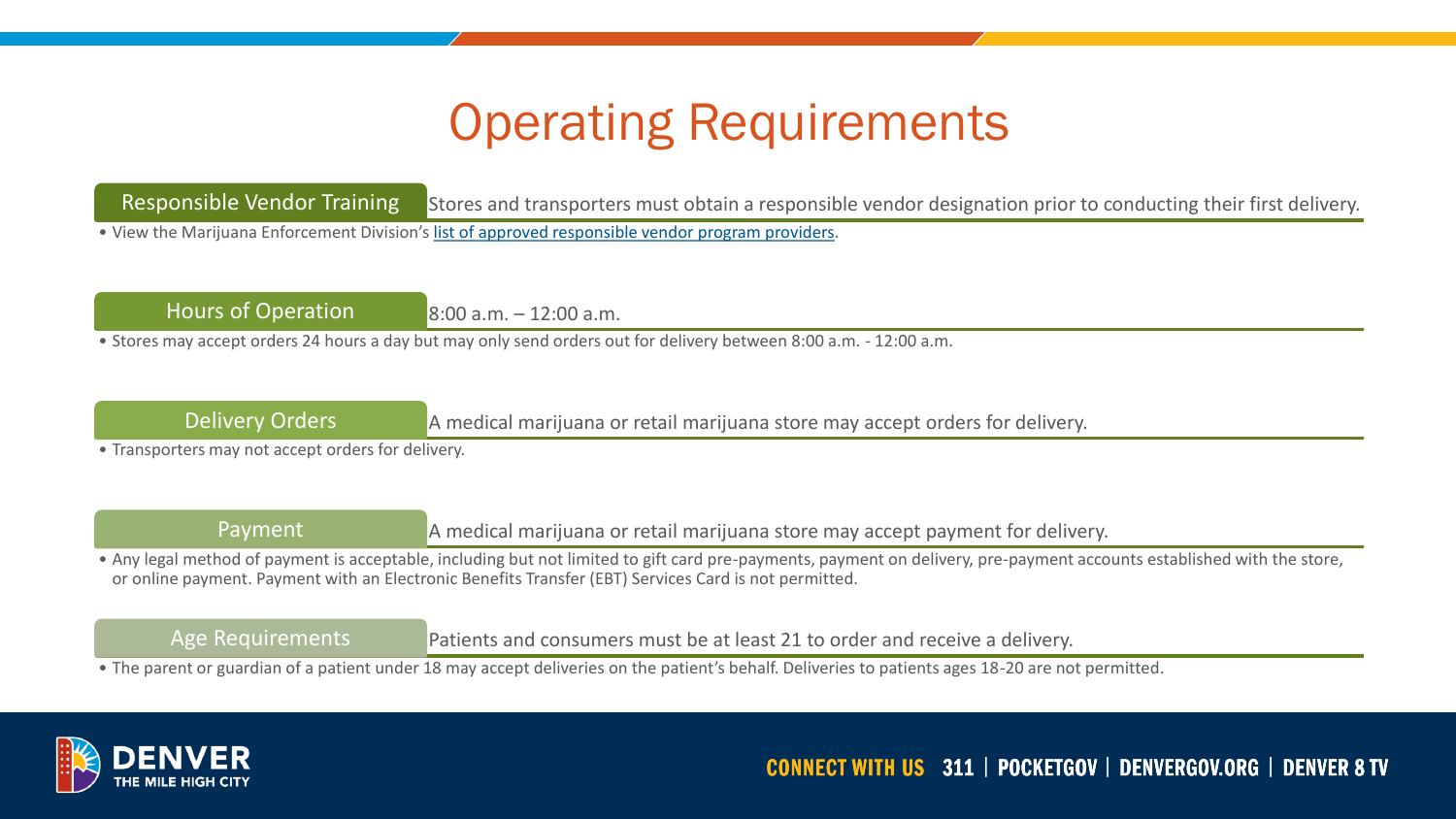#### Verification of Patient and Age Identification

#### Medical Marijuana

Prior to transferring the order, the Owner or Employee Licensee delivering medical marijuana to a patient or a patient's parent or guardian must:

 $\checkmark$  Inspect the patient's or parent's or guardian's identification and registry identification card;

 $\checkmark$  Verify the possession of a valid registry identification card;

- $\checkmark$  Verify that the information provided at the time of order match the name and age on the patient's or parent or guardian's identification; and
- ✓Verify that the identification and registry identification card belong to the person receiving the delivery.
- $\checkmark$  In Denver, you must use an electronic ID scanner to verify the ID presented as proof of age.
- [Learn more about what medical marijuana registry cards can look like.](https://drive.google.com/file/d/1NZERunBdcdYJPNnPfMQ1_UsRzuv5EO4Z/view)

#### Retail Marijuana

Prior to transferring the order, the Owner or Employee Licensee delivering retail marijuana to a consumer must:

 $\checkmark$  Verify that the person accepting the delivery has a valid ID demonstrating they are at least 21 years old. In Denver, you must use an electronic ID scanner to verify the ID.

 $\checkmark$  Verify that the person accepting the delivery is the same person that placed the order for delivery.

*If any of these cannot be verified, refuse to complete the delivery and return it to the store or off-premises storage facility from which it came.*

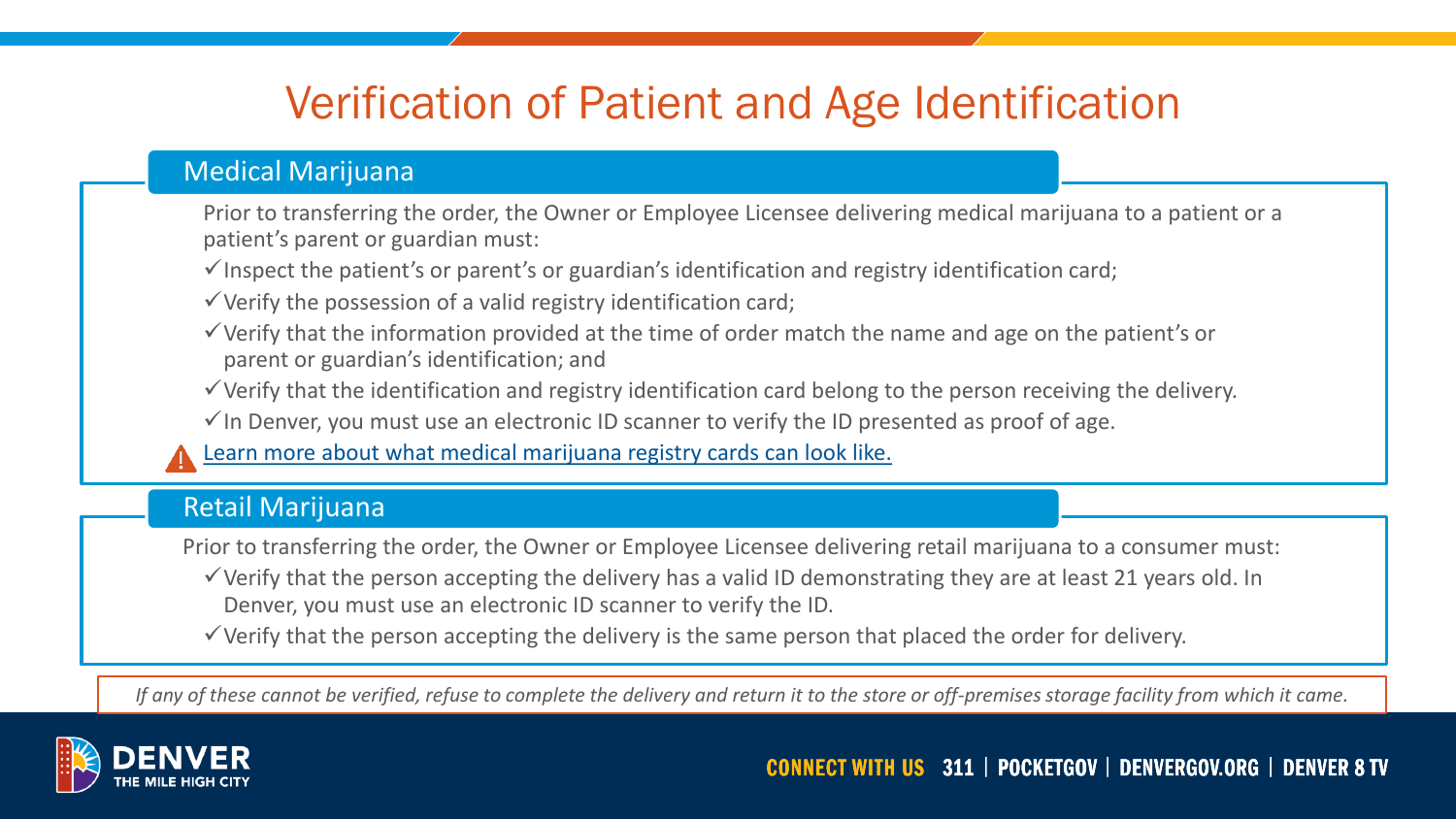### Daily Quantity Limits



- Limits apply individually or in any combination.
- Limit is per business day.
- A licensee may not deliver to a consumer, patient, parent or guardian, or private residence where the licensee knows or reasonably should know has already received a delivery that same business day. This restriction applies even if a person placed a delivery order for less than the total delivery limit.

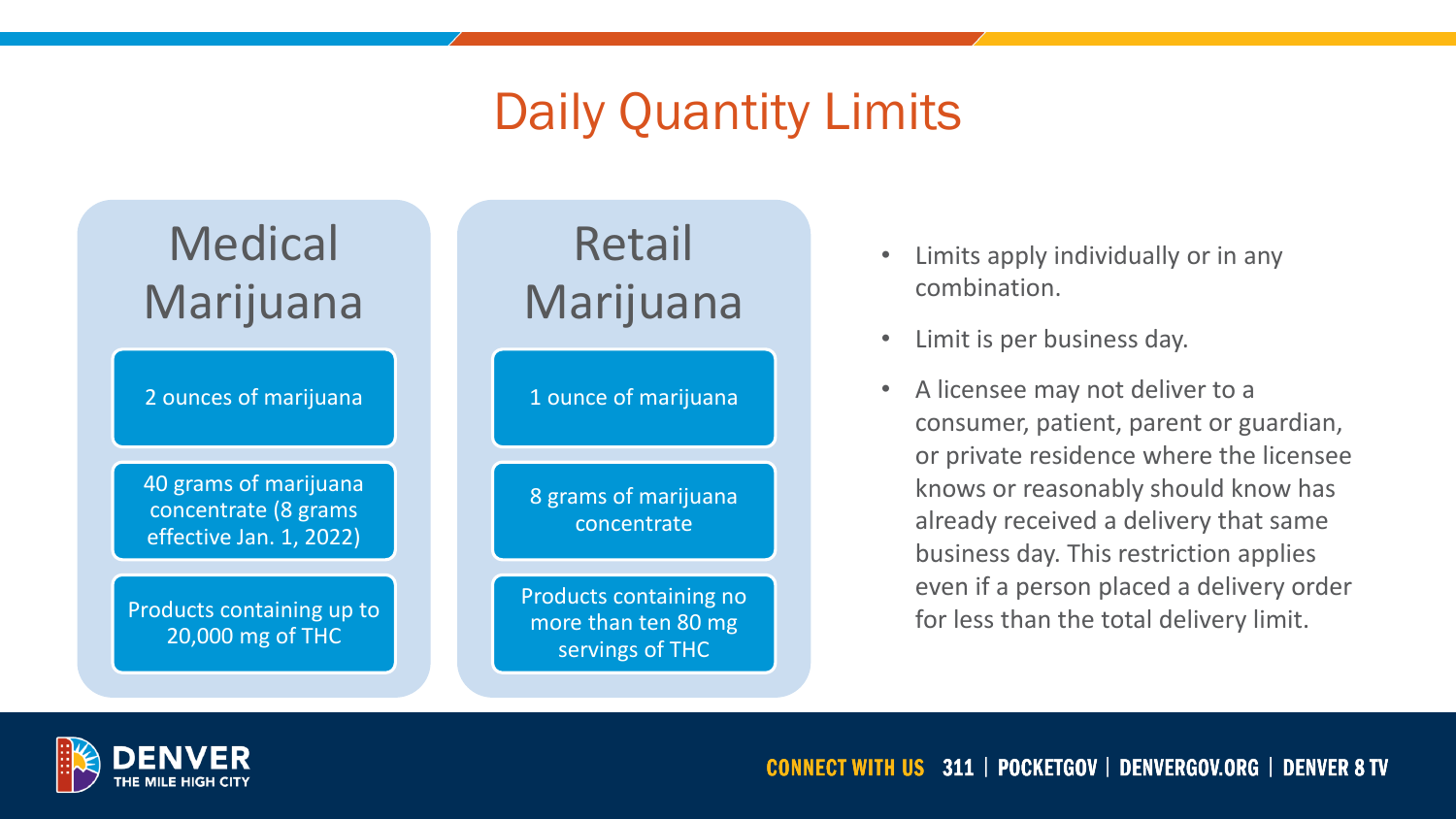### Delivery Motor Vehicle Requirements

#### What is a Delivery Motor Vehicle?

"Delivery Motor Vehicle" means any self-propelled vehicle that is designed primarily for travel on the public highways, that is generally and commonly used to transport persons and property over the public highways or a low-speed electric vehicle that is used for delivery of Regulated Marijuana to patients or consumers; except that the term does not include electric assisted bicycles, wheelchairs, or vehicles moved solely by human power.

- $\checkmark$  Must be registered in the State of Colorado and insured.
- $\checkmark$  Must have a tracking system capable of recording the route taken by the vehicle while conducting deliveries that can be accessed remotely in real-time by the store or transporter. (Real-time location of the vehicle cannot be displayed to patients or consumers.)
- $\checkmark$  Must not have any external markings, words, or symbols that indicate the vehicle is used for delivery or is owned or leased by a marijuana business.
- $\checkmark$  Must be equipped with a security alarm system.
- $\checkmark$  Must have a secure, locked, opaque storage compartment that is securely affixed to the vehicle for the purpose of securing marijuana.

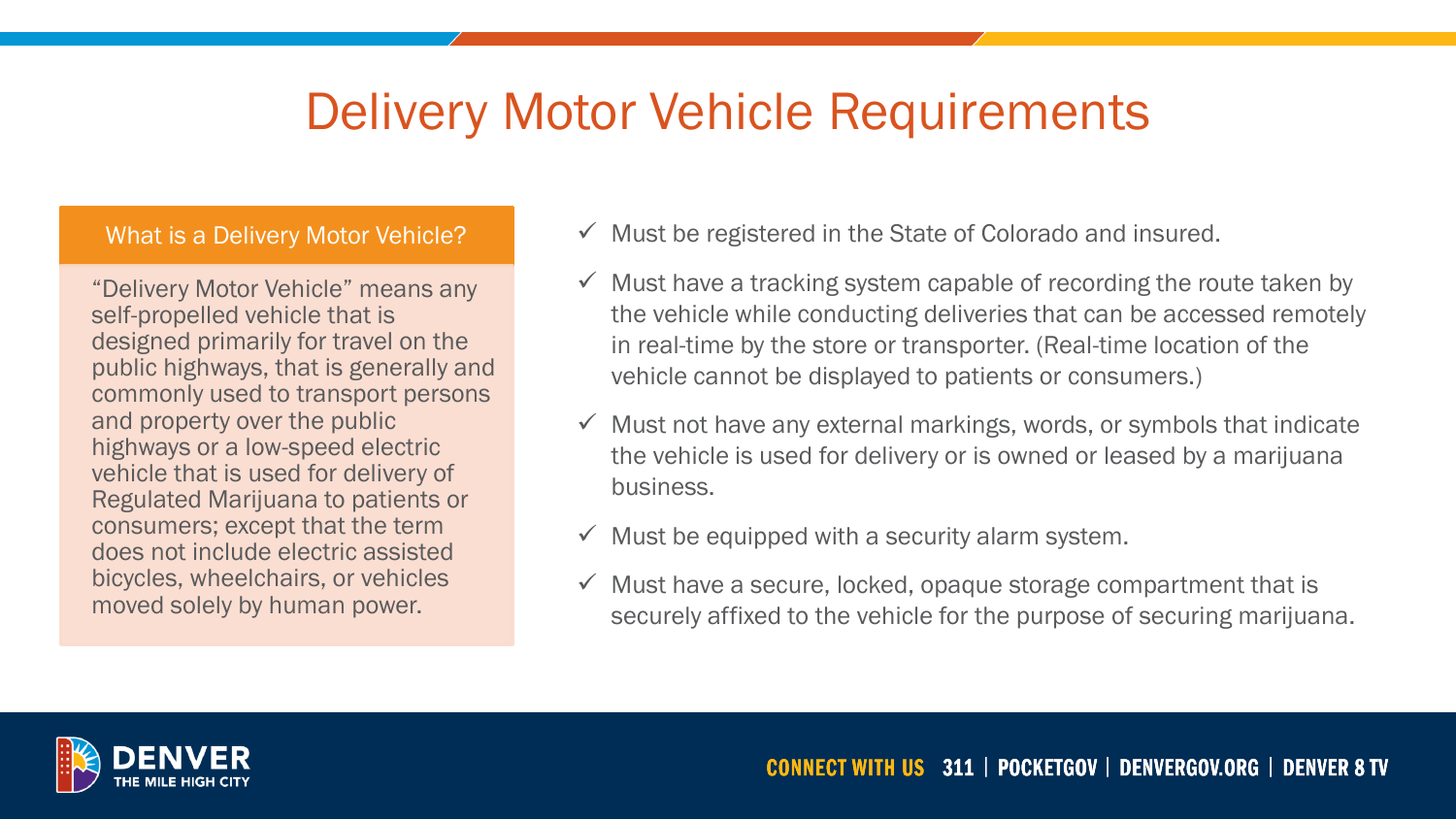### Delivery Motor Vehicle Requirements

- $\checkmark$  Must be equipped with video surveillance that records the marijuana storage compartment and the front view of the vehicle. (Video surveillance must be kept for at least 40 days.)
- $\checkmark$  An enclosed delivery vehicle may not contain more than \$5,000 in retail value of marijuana. (Denver requirement)
- $\checkmark$  A non-enclosed delivery vehicle may not contain more than \$2,000 in retail value of marijuana.
- $\checkmark$  Must keep receipts for each item in the vehicle.
- $\checkmark$  Only persons with an Employee License or Owner License identified on the transport manifest may occupy a delivery motor vehicle while conducting deliveries.

Review the Marijuana Enforcement Division's Delivery [Compliance Checklist](https://drive.google.com/file/d/1HT8Vl8MNGlm-s0NuSjZHhh_nnBaLWPX4/view) and MED Rules to ensure you comply with all requirements for Delivery Motor Vehicles.

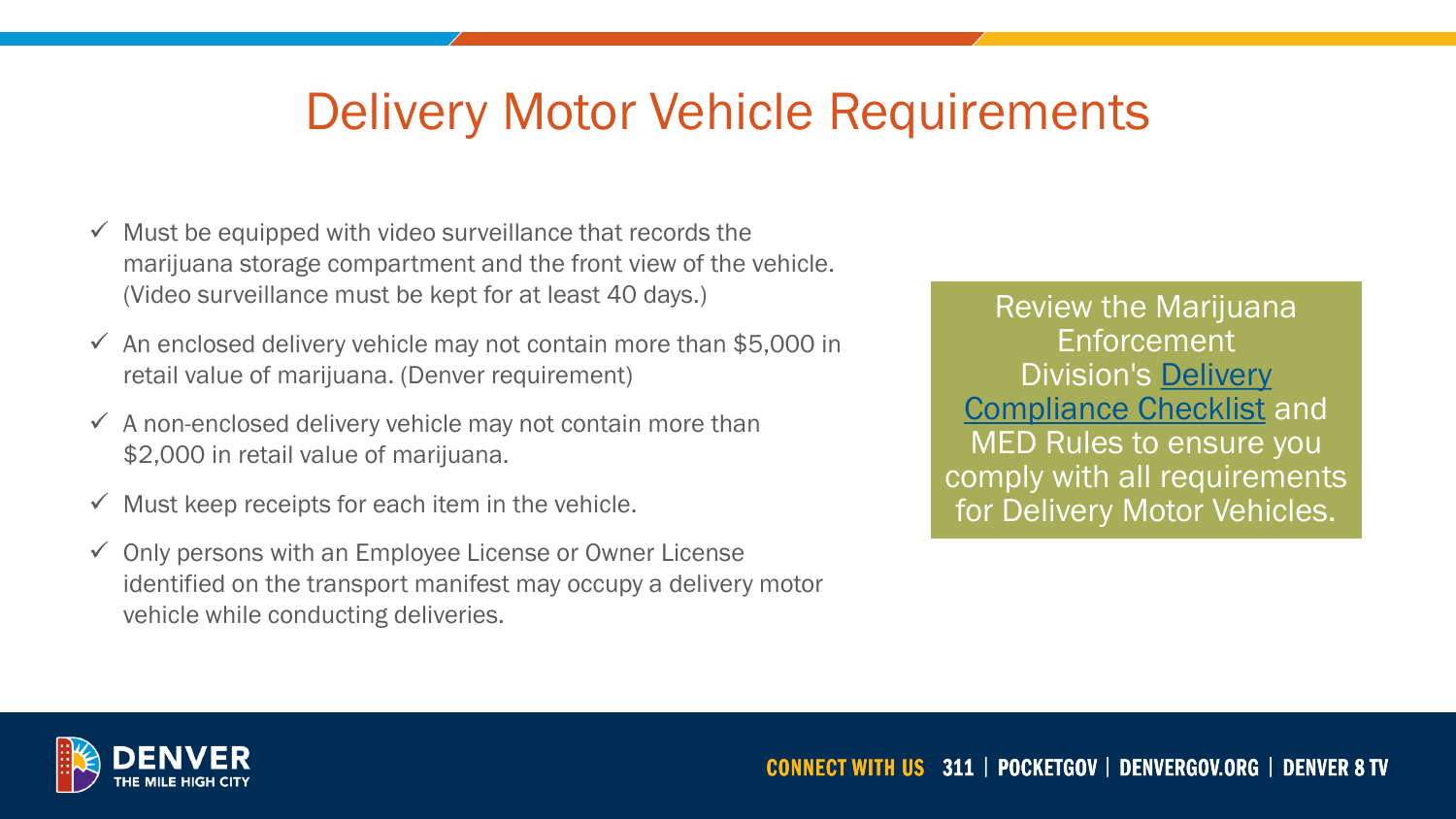### Delivery Surcharge

- State law requires stores to collect a \$1 surcharge on every delivery.
- Each month, stores must remit revenue from the \$1 surcharge to the jurisdiction where the store is located (origin).
- Stores will be able to pay the surcharge using a payment portal on Excise & Licenses' website. No in-person payments will be accepted.



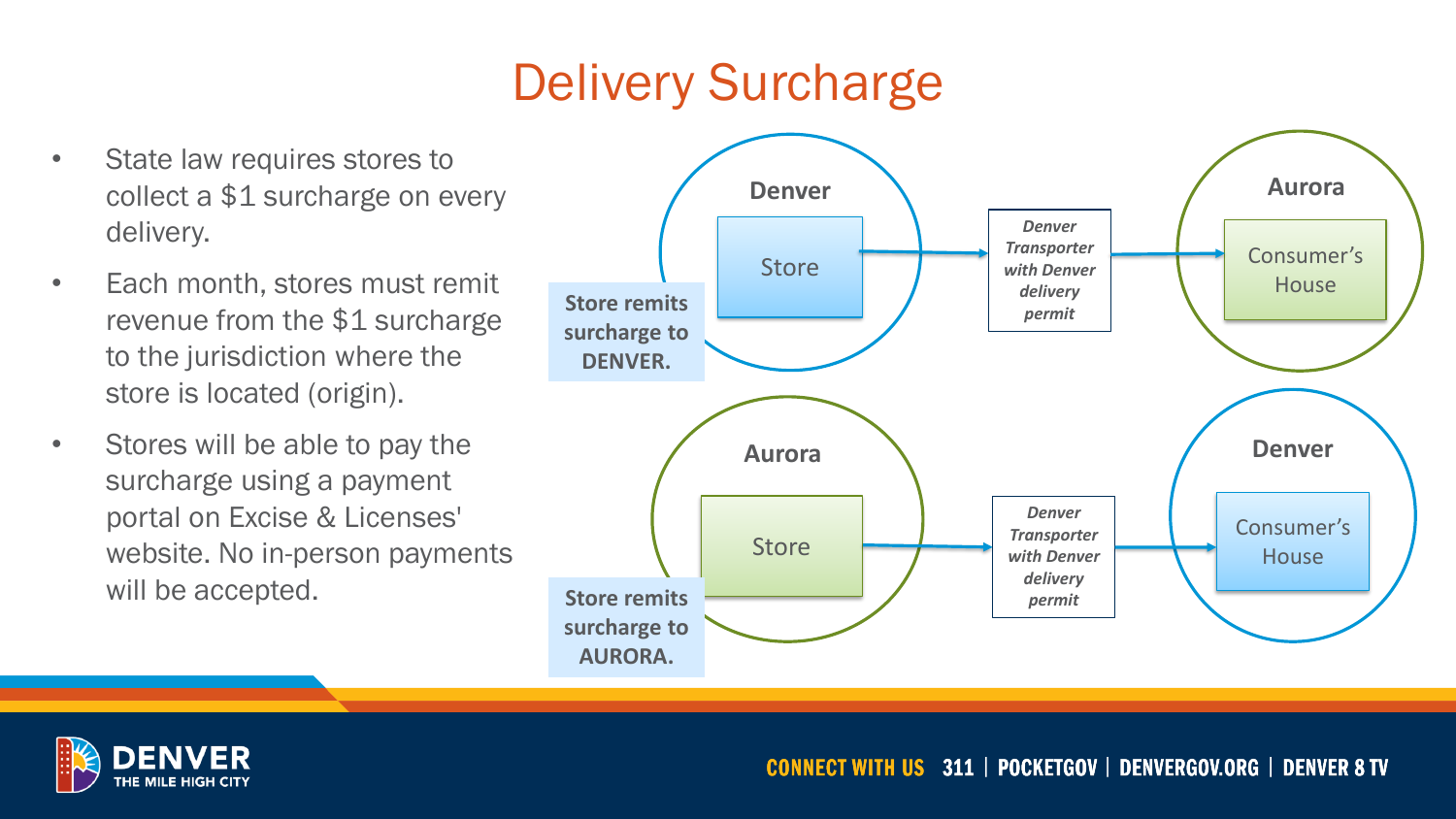### Application Process

#### Who can apply for a delivery permit?

- •New retail and medical marijuana transporter licensees that qualify as Social Equity Licensees
- •Retail and medical marijuana store licensees

To apply for a delivery permit, you must:

- Have an active marijuana store license in Denver; or
- •Have submitted new state and Denver marijuana business license applications for a new marijuana store or transporter license; or
- •Have an active state transporter license and have submitted a new Denver transporter license application.

*You may apply for a state and city delivery permit at the same time you submit new state and city marijuana business license applications.*

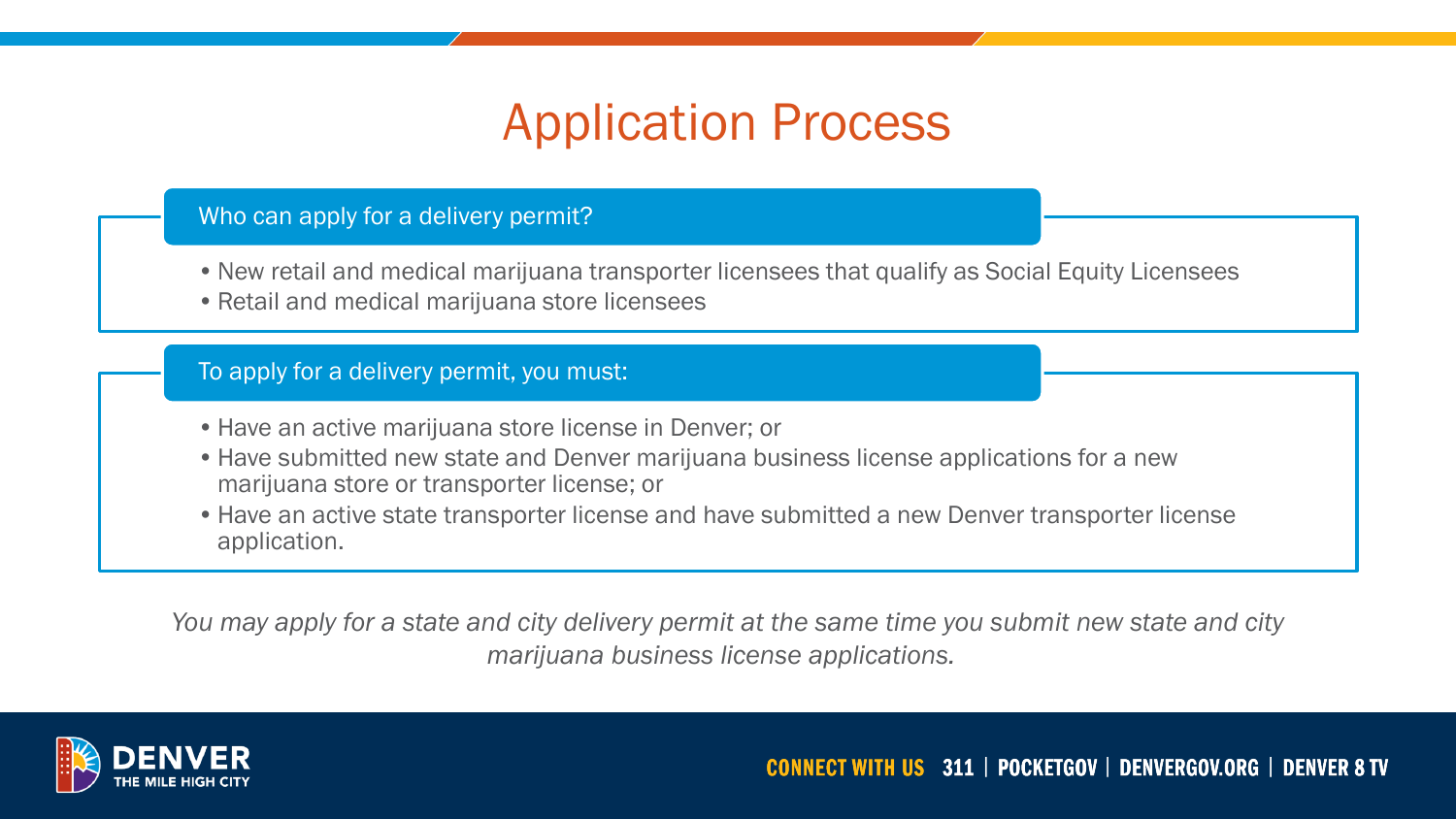#### Application Process



Visit Denver's [Delivery Permit Application website](https://www.denvergov.org/Government/Departments/Business-Licensing/Business-Licenses/Marijuana-Licenses/Delivery-Permit) for more details.

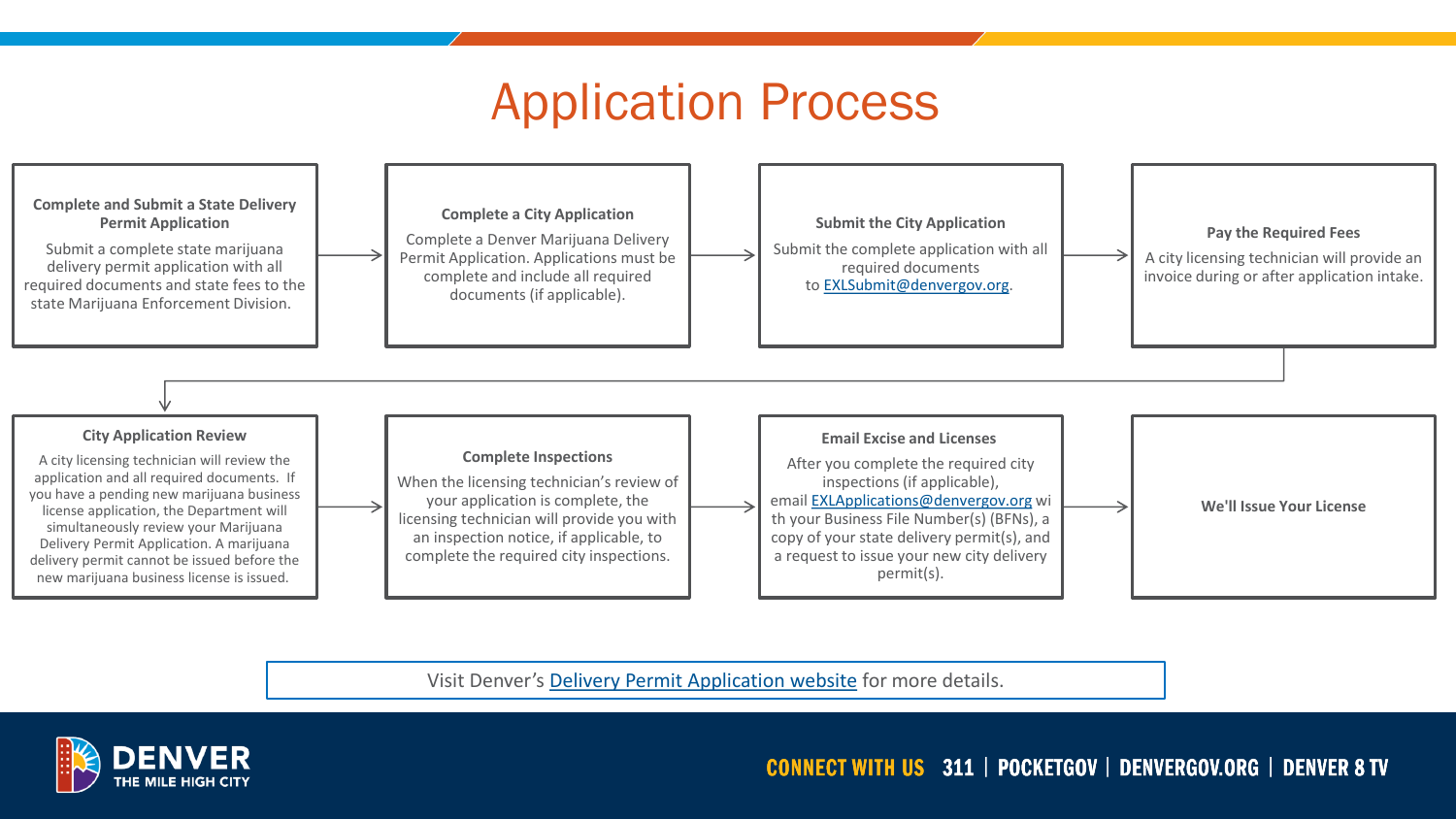## Local Fees

| <b>License Type</b>                  | <b>Fee Type</b>            | <b>Fee for Non-Social Equity</b><br><b>Applicants</b> | <b>Fee for Social Equity</b><br><b>Applicants</b> |
|--------------------------------------|----------------------------|-------------------------------------------------------|---------------------------------------------------|
| Medical marijuana transporter        | Application fee (one-time) | \$2,000                                               | \$0                                               |
|                                      | License fee (annual)       | \$3,000                                               | \$1,500                                           |
| Retail marijuana transporter         | Application fee (one-time) | N/A                                                   | N/A                                               |
|                                      | License fee (annual)       | \$5,000                                               | $$2,500$ (\$0 for first year)                     |
| Medical marijuana delivery<br>permit | Application fee (one-time) | \$500                                                 | \$0                                               |
|                                      | License fee (annual)       | \$2,000                                               | \$2,000                                           |
| Retail marijuana delivery<br>permit  | Application fee (one-time) | \$500                                                 | \$0                                               |
|                                      | License fee (annual)       | \$2,000                                               | \$2,000                                           |

*This reflects fees collected by the City of Denver. Please contact the state Marijuana Enforcement Division for* 14 *information about state fees.* 

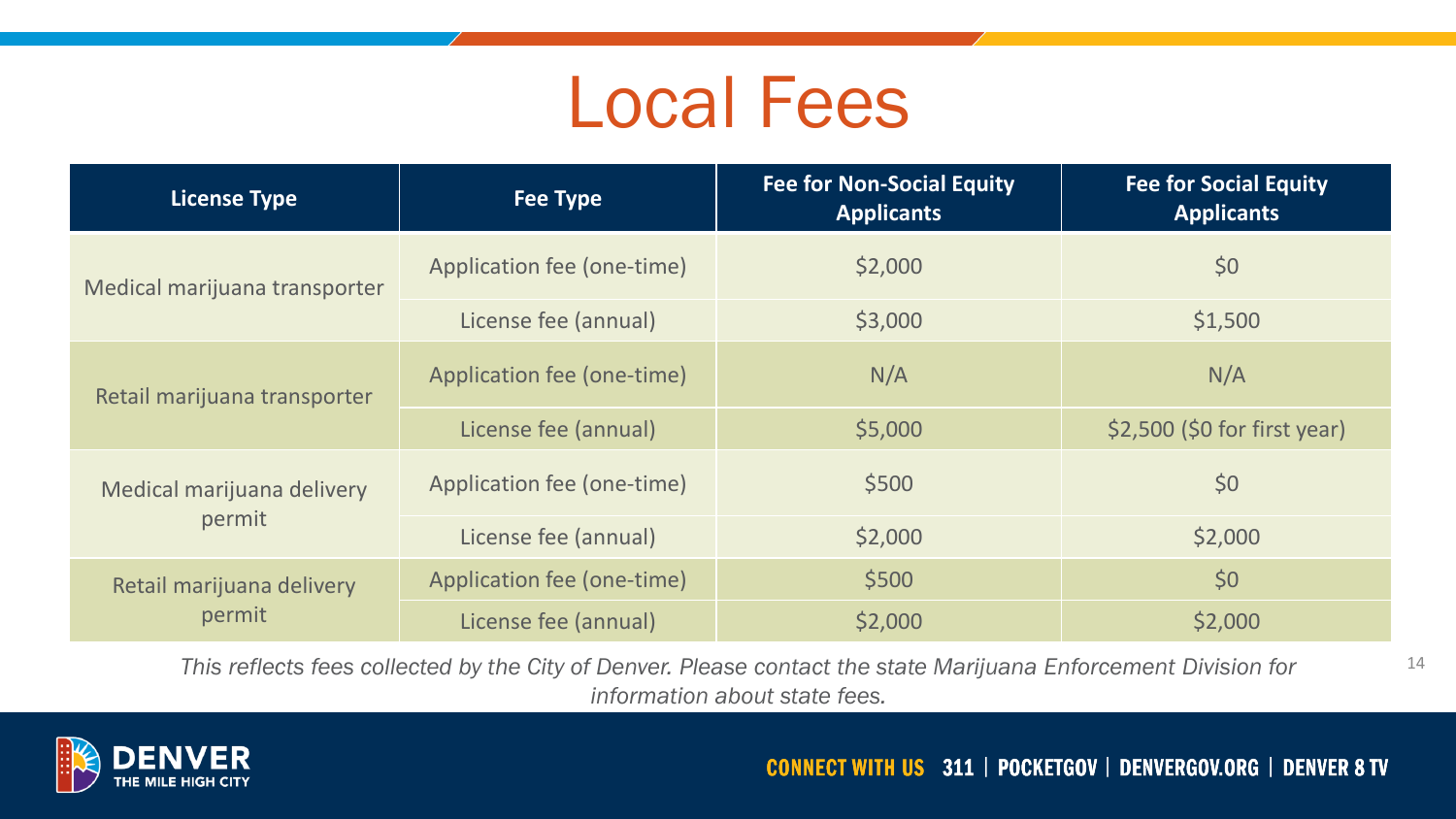## Resources

#### **DENVER** RESOURCES

- **Read [Denver's Marijuana Code](https://library.municode.com/co/denver/codes/code_of_ordinances?nodeId=TITIIREMUCO_CH6ALBECA_ARTVDEMACO_S6-209MASTLI) (D.R.M.C. Chapter 6, Article V).**
- Visit the Denver [Marijuana Social Equity](https://www.denvergov.org/Government/Departments/Marijuana-Information/Social-Equity) webpage.
- Visit the Denver [Medical and Retail Marijuana Licenses and Permits](https://www.denvergov.org/Government/Departments/Business-Licensing/Business-Licenses/Marijuana-Licenses) webpage.
- Subscribe to Denver's [Marijuana Information Bulletin.](https://denvergov.us9.list-manage.com/subscribe?u=1ecf2f6b6d7a4c61a767ba5f5&id=0cc0c4de6f)

#### **STATE** RESOURCES

- **Read the Colorado Marijuana Enforcement Division's (MED) [Regulated Marijuana Rules](https://www.colorado.gov/pacific/enforcement/med-rules) (under Currently Effective Rules).**
- Visit the MED's [Applications and Forms](https://www.colorado.gov/pacific/enforcement/med-applications-and-forms) webpage.
- Visit the MED'S [Social Equity](https://www.colorado.gov/pacific/enforcement/social-equity) webpage and read their [Social Equity FAQs.](https://sbg.colorado.gov/sites/sbg/files/documents/210223 Industry-Wide Bulletin_Social Equity Program_Final.pdf)
- Visit the MED's [Compliance Tools](https://sbg.colorado.gov/compliance-tools) webpage.
- Review the MED's [Regulated Marijuana Delivery Checklist.](https://drive.google.com/file/d/1HT8Vl8MNGlm-s0NuSjZHhh_nnBaLWPX4/view)
- Watch a recording of the MED's [Delivery Town Hall.](https://us02web.zoom.us/rec/play/IMNM5iR6cFCFsKMhhvxbLpqMnhhNsjAu4jeWFDZajKPT-eWCiZl7xDEsmHSKwXPUaGvZlCbu9QHVq97C.EedQNQaRlkqQPLua?continueMode=true&_x_zm_rtaid=HU4GIRNxS8-u42c_10gTzQ.1613082936268.6300a606e6fab3e5c453a39c7c417181&_x_zm_rhtaid=389)
- Read the MED's Industry Bulletin 21-03, [Regulated Marijuana Delivery FAQs](https://sbg.colorado.gov/sites/sbg/files/documents/210223 Industry-Wide Bulletin_Delivery_Final.pdf).
- Subscribe to the MED's [email list.](https://app.getresponse.com/site2/med_stakeholder?u=BNcmV&webforms_id=7485503)

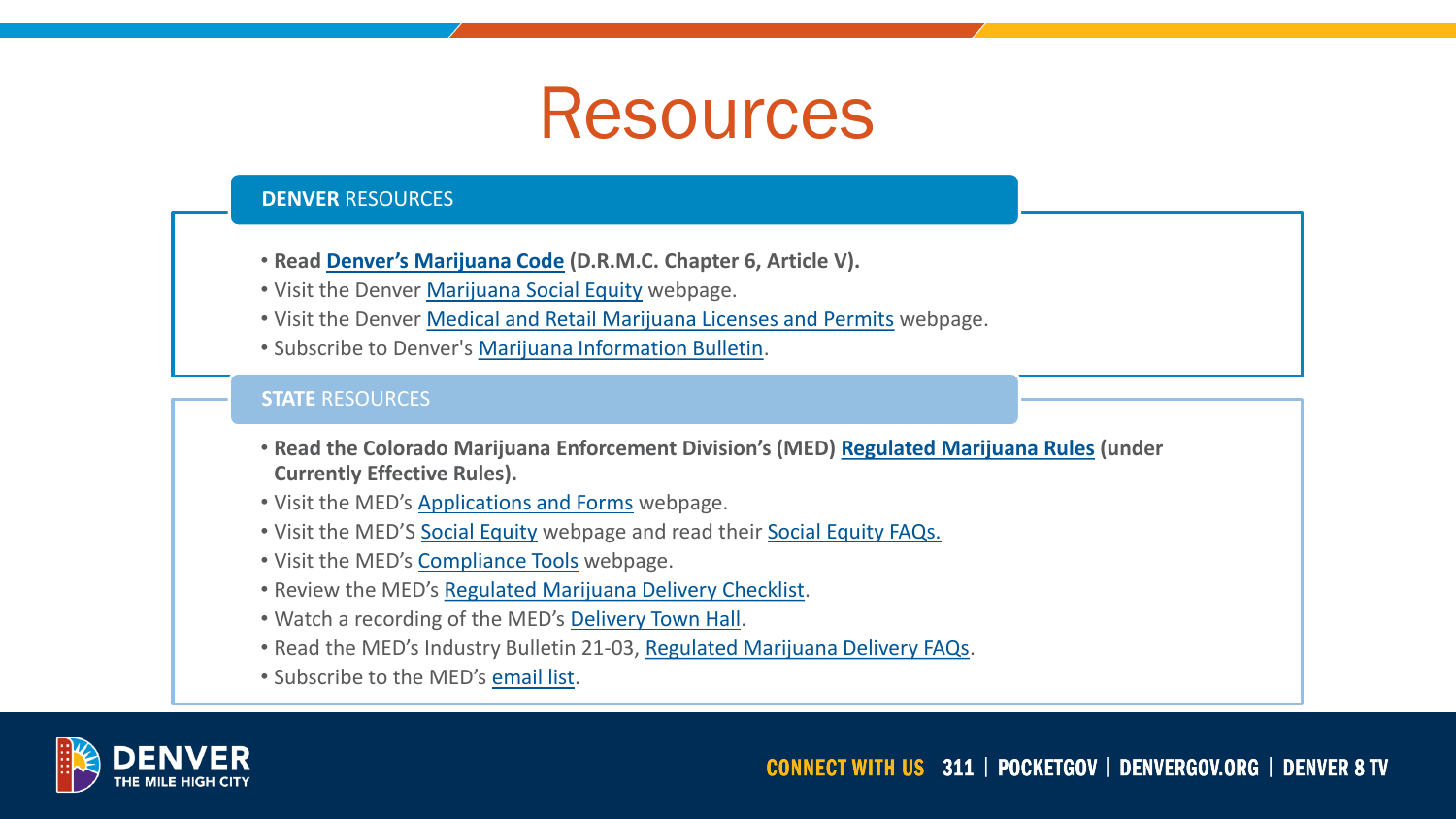### Delivery Taxes - Stores

Sales Tax: Stores must pay sales tax on deliveries to the jurisdiction where the delivery was made (destination). Denver stores who have a delivery permit and are delivering to non-Denver addresses need to contact the destination jurisdiction for sales tax licensing requirements. Non-Denver stores who are using a Denver-licensed transporter to deliver into Denver need to get a sales tax license with the City and County [of Denver Treasury. To verify addresses as Denver or non-Denver you may lookup information on](https://www.denvergov.org/files/assets/public/finance/documents/treasury/tax-guides/taxguidetopic95_marijuanamedicalandretail.pdf) <https://colorado.ttr.services/>. Learn more about marijuana taxation in Denver.



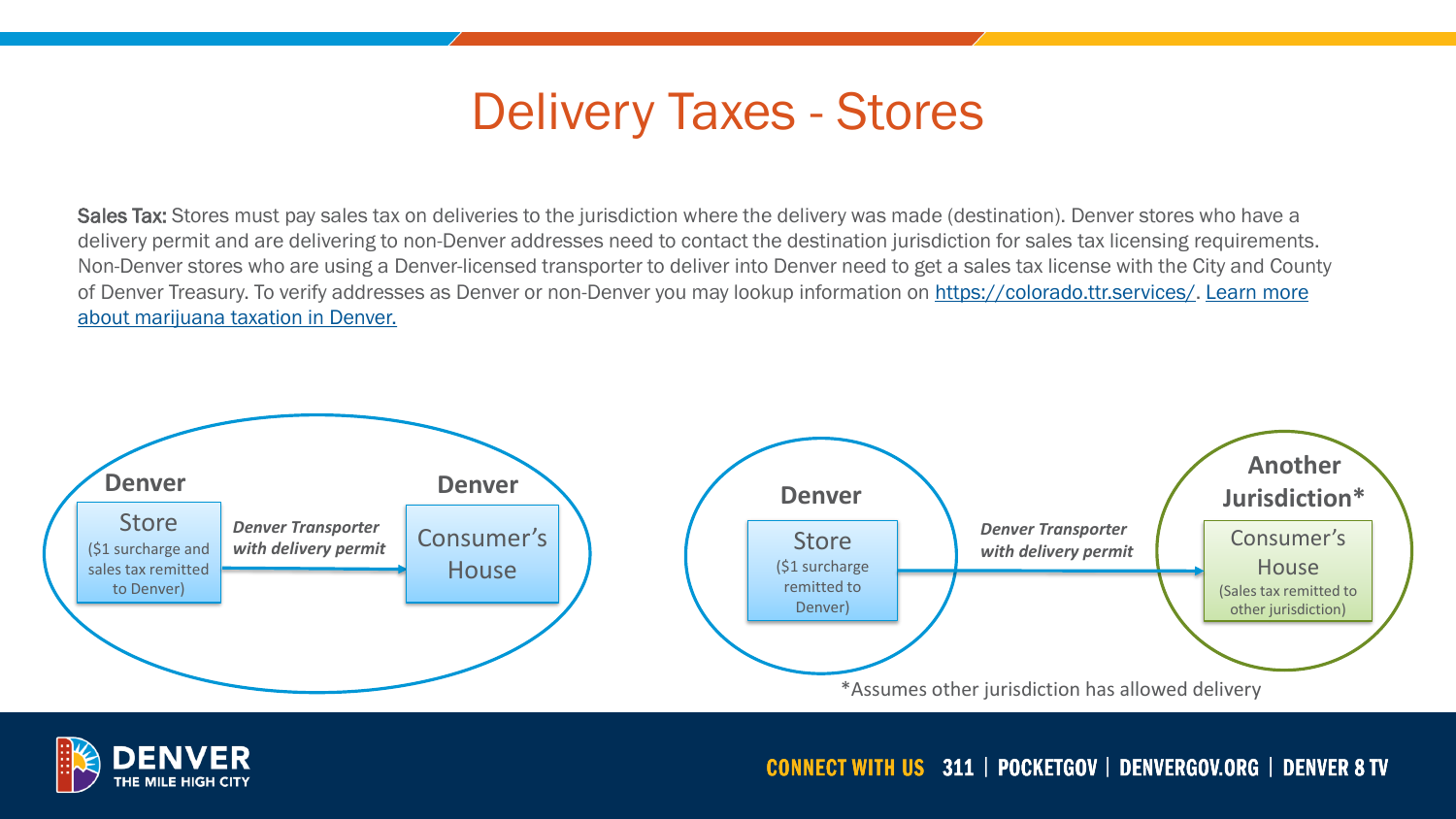### Delivery Taxes - Transporters

Because stores process orders and payments for delivery, they are responsible for the \$1 surcharge and sales tax. Transporters are not responsible for the surcharge or sales tax. Transporters are responsible for Occupational Privilege Tax (OPT).

- Occupational Privilege Tax (OPT) has two components, the Business OPT and the Employee OPT.
- There is no additional fee for the OPT license registration. Transporters may use [eBiz](https://www.denvergov.org/ebiztax/_/) to create their online profile for filing the tax due.
- Transporters who are sole proprietors and have no employees need an annual OPT license to file the Business OPT which will cost \$48.00 per year (\$4.00 per month times 12 months) and is due in January.
	- o Any entity which performs any business, trade, occupation, or profession of any kind, is liable for a minimum of \$4.00 per month for each month in which that entity has any activity in Denver related to its business, trade, occupation, or profession, regardless of whether a permanent location is maintained in Denver.
- Transporters who have employees may register for a quarterly OPT license if they have less than 10 employees per month and a monthly license for reporting OPT for more than 10 applicable employees.
	- Employees who earn \$500 or more in wages or compensation in a month in Denver are applicable to the Employee OPT withholding of \$5.75, plus the employer will remit an additional Business OPT of \$4.00 per applicable employee for a total of \$9.75 per employee per month.
- The \$500 earnings test does not apply to owners or partners who file as a partnership or disregarded entity with the IRS since they are not employees.
- Transporters who are employed by a store, who already reports the transporter as an employee on their own OPT accounts and do not have their own transporter business are not required to report and get licensed for an additional OPT license.
- [Learn more about OPT in Denver.](https://www.denvergov.org/content/dam/denvergov/Portals/571/documents/TaxGuide/TaxGuideTopic61_OccupationalPrivilegeTaxes.pdf)

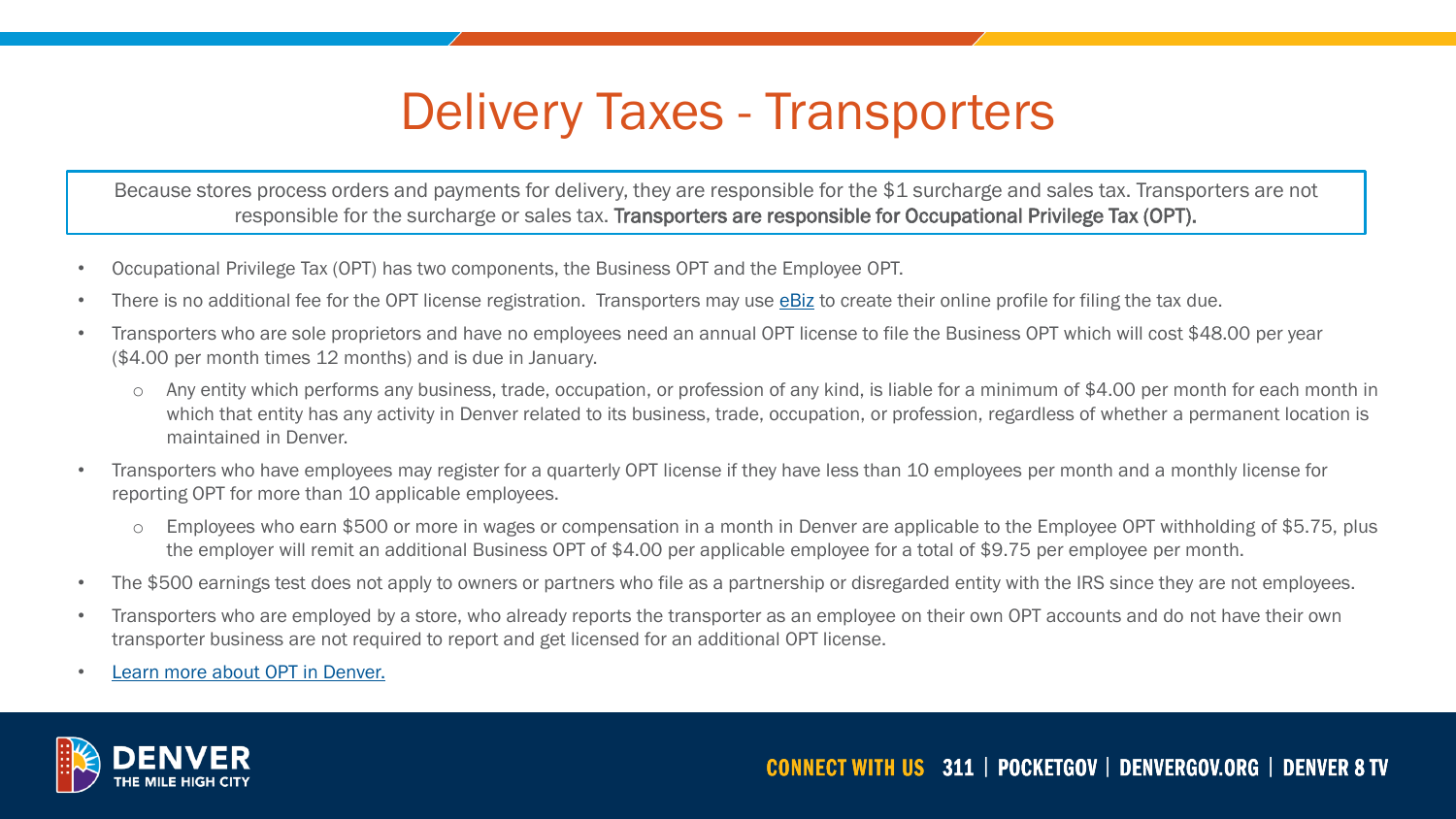## Questions?

# **Denver Email marijuanainfo@denvergov.org.**<br>
• iNecesitas ayuda en español? Email

If you have questions about Denver's licensing process, email [marijuanainfo@denvergov.org.](mailto:marijuanainfo@denvergov.org)

**[licenses@denvergov.org](mailto:licenses@denvergov.org)**

If you have questions about the state's licensing process, State's licensing provise the Colorado Marijuana Enforcement Division's [inquiry form](https://docs.google.com/forms/d/e/1FAIpQLSe8i4v_7fchnCAJFHFpOdR4Ki7xefEpJAmy1osMBPvYo9DViQ/viewform).